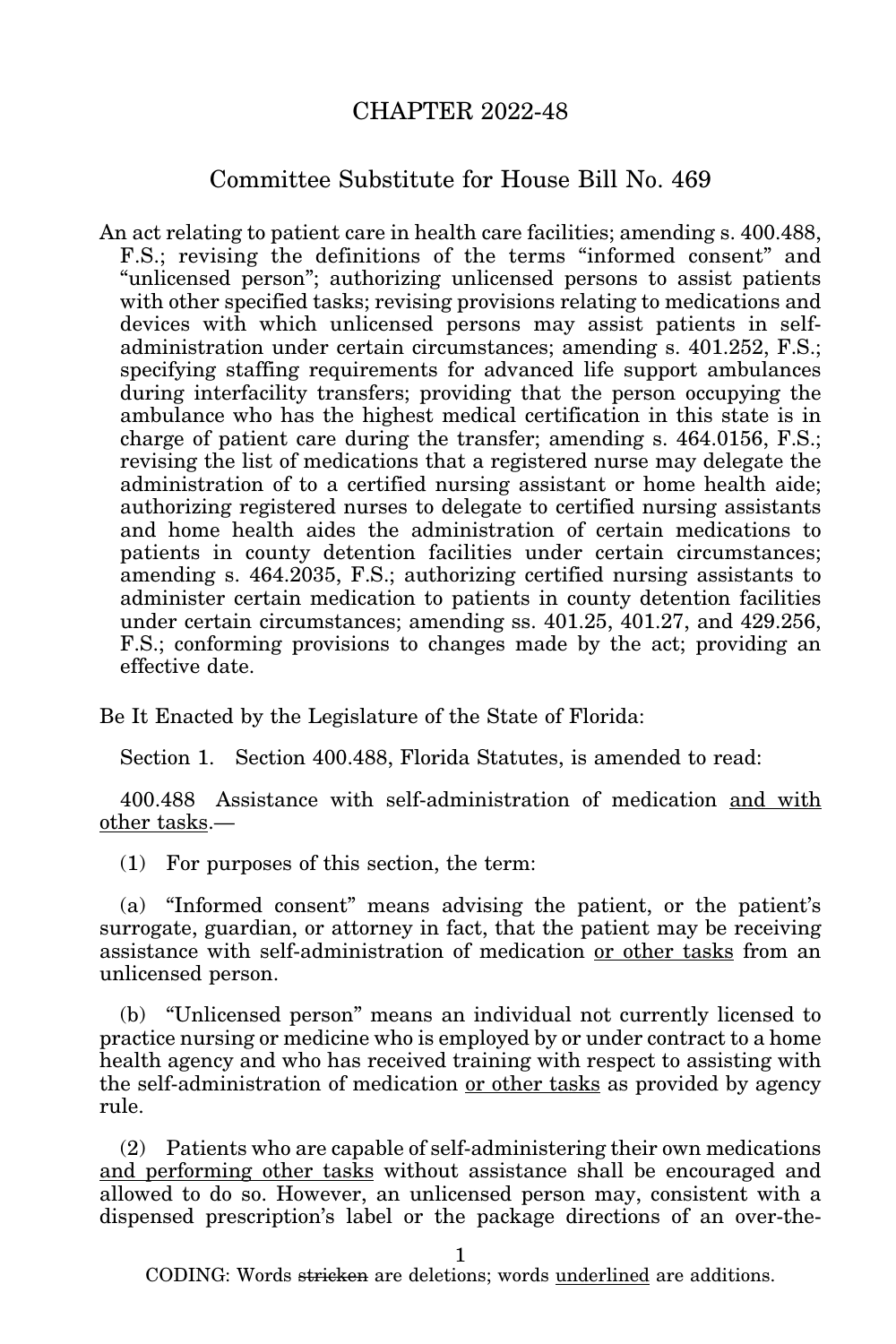counter medication, assist a patient whose condition is medically stable with the self-administration of routine, regularly scheduled medications that are intended to be self-administered. An unlicensed person may also provide assistance with other tasks specified in subsection (6). Assistance with selfadministration of medication or such other tasks self-medication by an unlicensed person may occur only upon a documented request by, and the written informed consent of, a patient or the patient's surrogate, guardian, or attorney in fact. For purposes of this section, self-administered medications include both legend and over-the-counter oral dosage forms, topical dosage forms, transdermal patches, and topical ophthalmic, otic, and nasal dosage forms, including solutions, suspensions, sprays, inhalers, and nebulizer treatments.

(3) Assistance with self-administration of medication includes:

(a) Taking the medication, in its previously dispensed, properly labeled container, from where it is stored and bringing it to the patient. For purposes of this paragraph, an insulin syringe that is prefilled with the proper dosage by a pharmacist and an insulin pen that is prefilled by the manufacturer are considered medications in previously dispensed, properly labeled containers.

(b) In the presence of the patient, confirming that the medication is intended for that patient, orally advising the patient of the medication name and purpose, opening the container, removing a prescribed amount of medication from the container, and closing the container.

(c) Placing an oral dosage in the patient's hand or placing the dosage in another container and helping the patient by lifting the container to his or her mouth.

(d) Applying topical medications, including routine preventive skin care and applying and replacing bandages for minor cuts and abrasions as provided by the agency in rule.

(e) Returning the medication container to proper storage.

(f) For nebulizer treatments, assisting with setting up and cleaning the device in the presence of the patient, confirming that the medication is intended for that patient, orally advising the patient of the medication name and purpose, opening the container, removing the prescribed amount for a single treatment dose from a properly labeled container, and assisting the patient with placing the dose into the medicine receptacle or mouthpiece.

 $(f)(g)$  Keeping a record of when a patient receives assistance with selfadministration under this section.

 $(g)$  Assisting with the use of a nebulizer, including removing the cap of a nebulizer, opening the unit dose of nebulizer solutions, and pouring the prescribed premeasured dose of medication into the dispensing cup of the nebulizer.

2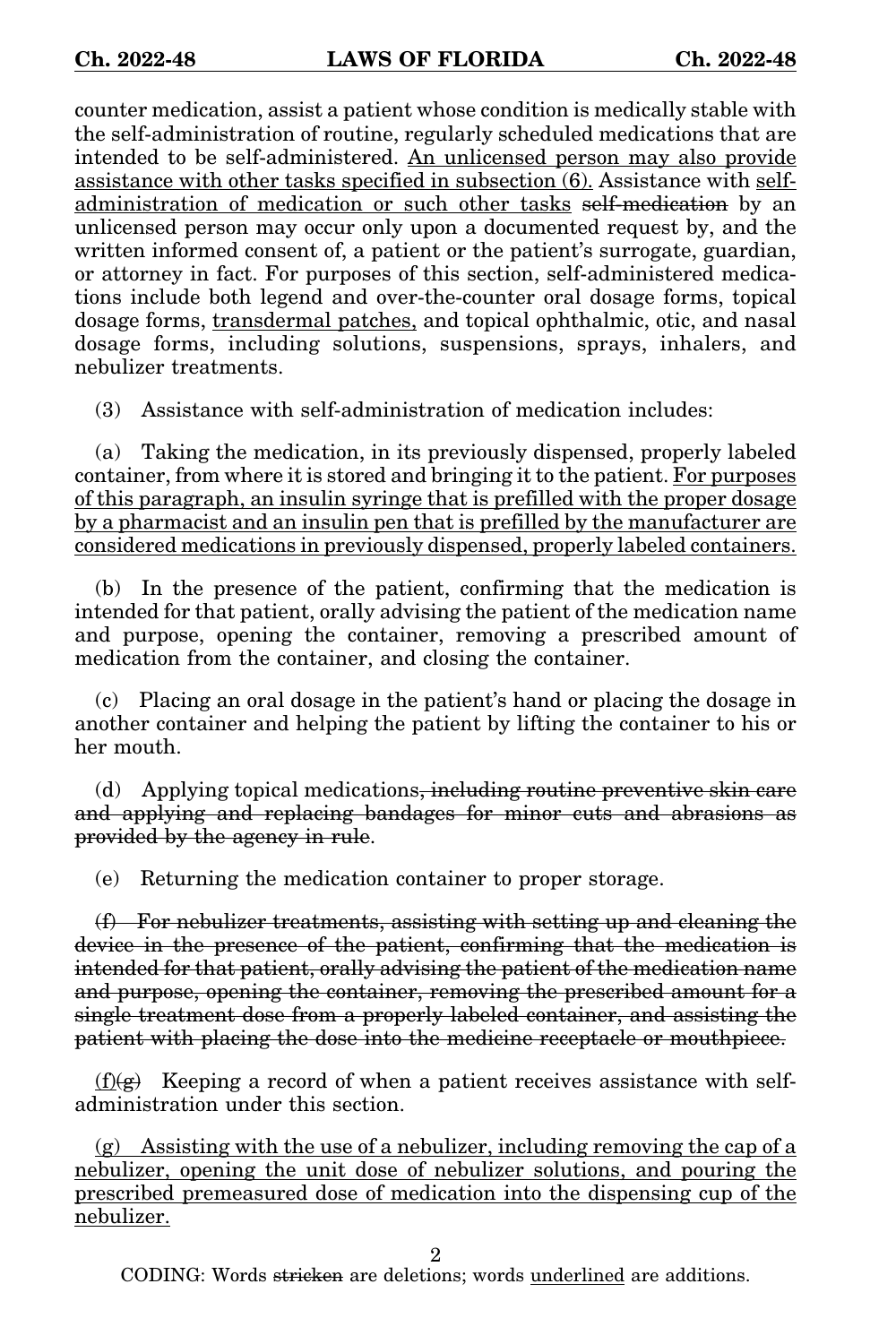(4) Assistance with self-administration of medication does not include:

(a) Mixing, compounding, converting, or calculating medication doses, except for measuring a prescribed amount of liquid medication or breaking a scored tablet or crushing a tablet as prescribed.

(b) The preparation of syringes for injection or the administration of medications by any injectable route.

(c) Administration of medications through intermittent positive pressure breathing machines or a nebulizer.

 $(c)(d)$  Administration of medications by way of a tube inserted in a cavity of the body.

 $(d)(e)$  Administration of parenteral preparations.

 $(e)(f)$  The use of irrigations or debriding agents used in the treatment of a skin condition.

 $(f)(g)$  Assisting with rectal, urethral, or vaginal preparations.

 $(g)(h)$  Assisting with medications ordered by the physician or health care professional with prescriptive authority to be given "as needed," unless the order is written with specific parameters that preclude independent judgment on the part of the unlicensed person, and at the request of a competent patient.

 $(h)(i)$  Medications for which the time of administration, the amount, the strength of dosage, the method of administration, or the reason for administration requires judgment or discretion on the part of the unlicensed person.

(5) Assistance with the self-administration of medication by an unlicensed person as described in this section does not constitute administration as defined in s. 465.003.

(6) Assistance with other tasks includes:

(a) Assisting with the use of a glucometer to perform blood-glucose level checks.

(b) Assisting with putting on and taking off antiembolism stockings.

(c) Assisting with applying and removing an oxygen cannula but not with titrating the prescribed oxygen settings.

(d) Assisting with the use of a continuous positive airway pressure device but not with titrating the prescribed setting of the device.

(e) Assisting with measuring vital signs.

3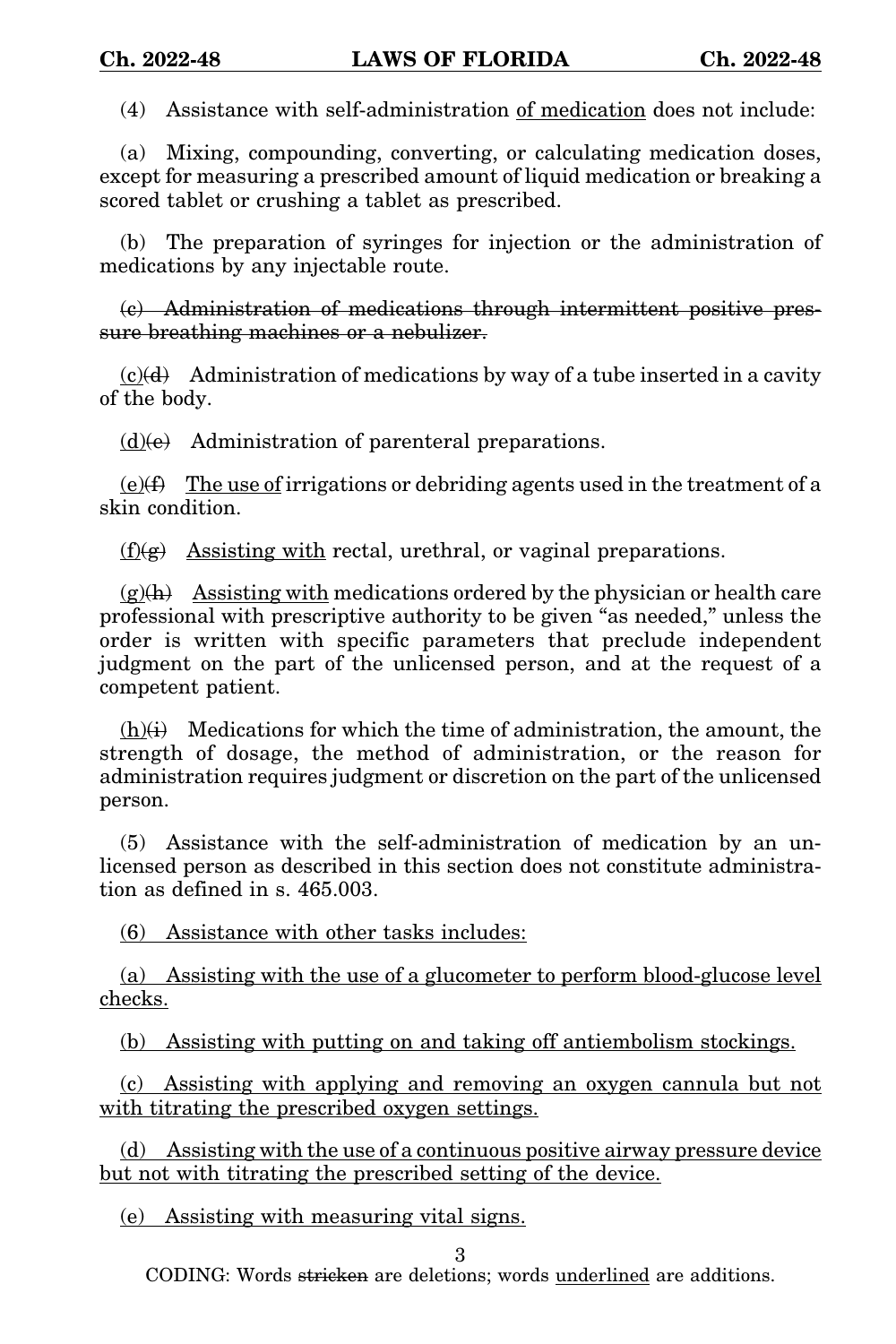(f) Assisting with colostomy bags.

 $(7)(6)$  The agency may by rule establish procedures and interpret terms as necessary to administer this section.

Section 2. Section 401.252, Florida Statutes, is amended to read:

401.252 Interfacility transfer.—

(1) When conducting an interfacility transfer, a permitted advanced life support ambulance must be occupied by at least two persons: one patient attendant who is a certified paramedic, a registered nurse authorized under subsection (2), or a licensed physician; and one who is a certified emergency medical technician, a certified paramedic, a licensed physician, or an ambulance driver who meets the driver requirements of s. 401.281. The person occupying the ambulance who has the highest medical certification in this state is in charge of patient care during the interfacility transfer.

(2) A licensed basic or advanced life support ambulance service may conduct interfacility transfers in a permitted ambulance, using a registered nurse in place of an emergency medical technician or paramedic, if:

(a) The registered nurse holds a current certificate of successful course completion in advanced cardiac life support;

(b) The physician in charge has granted permission for such a transfer, has designated the level of service required for such transfer, and has deemed the patient to be in such a condition appropriate to this type of ambulance staffing; and

(c) The registered nurse operates within the scope of part I of chapter 464.

 $(3)(2)$  A licensed basic or advanced life support service may conduct interfacility transfers in a permitted ambulance if the patient's treating physician certifies that the transfer is medically appropriate and the physician provides reasonable transfer orders. An interfacility transfer must be conducted in a permitted ambulance if it is determined that the patient needs, or is likely to need, medical attention during transport. If the emergency medical technician or paramedic believes the level of patient care required during the transfer is beyond his or her capability, the medical director, or his or her designee, must be contacted for clearance prior to conducting the transfer. If necessary, the medical director, or his or her designee, shall attempt to contact the treating physician for consultation to determine the appropriateness of the transfer.

 $(4)$ (3) Infants younger less than 28 days old or infants weighing less than 5 kilograms, who require critical care interfacility transport to a neonatal intensive care unit must, shall be transported in a permitted advanced life support or basic life support transport ambulance, or in a permitted advanced life support or basic life support ambulance that is recognized

4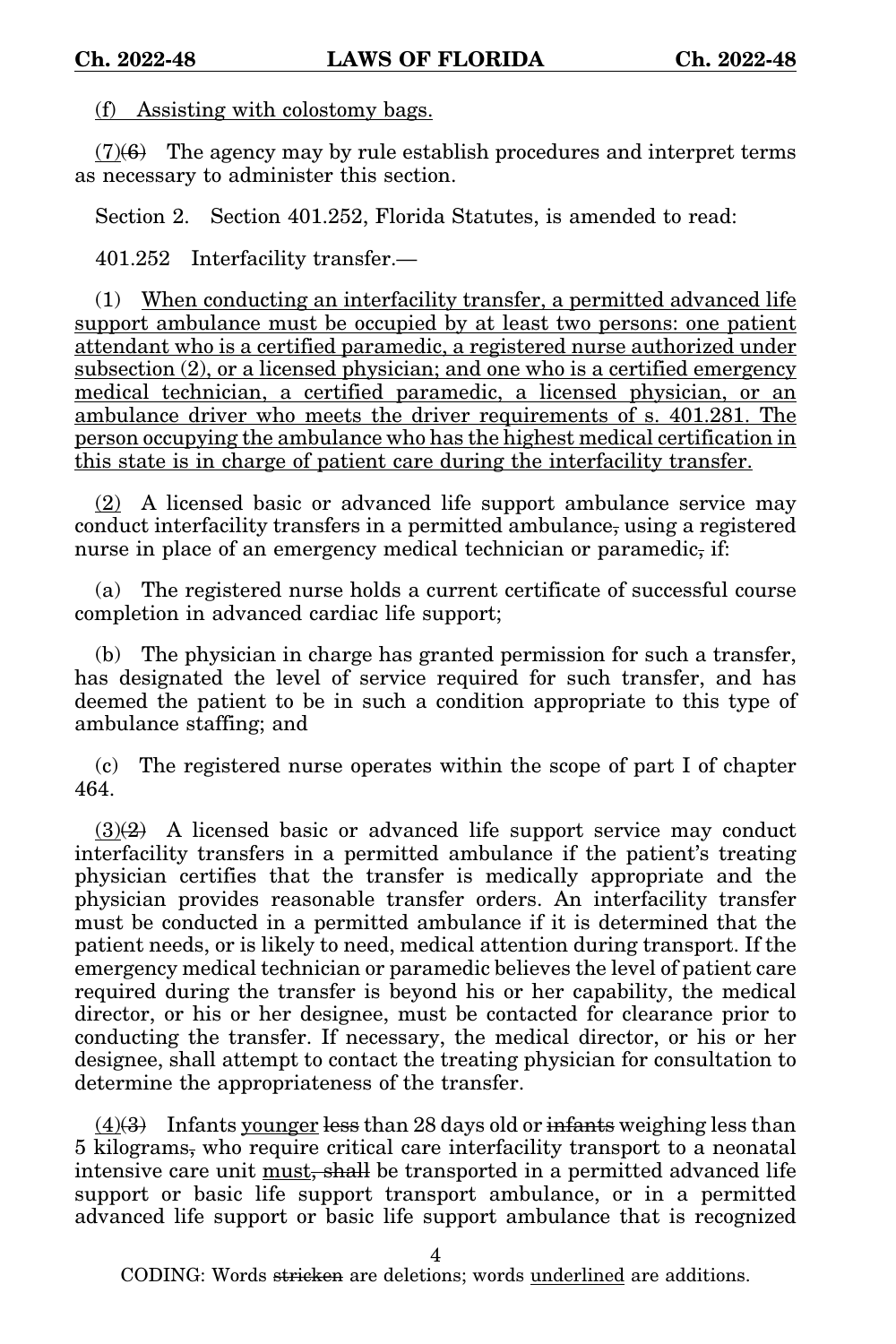by the department as meeting designated criteria for neonatal interfacility critical care transport.

Section 3. Subsection (2) of section 464.0156, Florida Statutes, is amended to read:

464.0156 Delegation of duties.—

(2) A registered nurse may delegate to a certified nursing assistant or a home health aide the administration of oral, transdermal, ophthalmic, otic, rectal, inhaled, enteral, or topical prescription medications to a patient of a home health agency or in a local county detention facility as defined in s. 951.23(1), if the certified nursing assistant or home health aide meets the requirements of s. 464.2035 or s. 400.489, respectively. A registered nurse may not delegate the administration of any controlled substance listed in Schedule II, Schedule III, or Schedule IV of s. 893.03 or 21 U.S.C. s. 812, except for the administration of an insulin syringe that is prefilled with the proper dosage by a pharmacist or an insulin pen that is prefilled by the manufacturer.

Section 4. Subsection (1) of section 464.2035, Florida Statutes, is amended to read:

464.2035 Administration of medication.—

(1) A certified nursing assistant may administer oral, transdermal, ophthalmic, otic, rectal, inhaled, enteral, or topical prescription medication to a patient of a home health agency or to a patient in a county detention facility as defined in s.  $951.23(1)$  if the certified nursing assistant has been delegated such task by a registered nurse licensed under part I of this chapter, has satisfactorily completed an initial 6-hour training course approved by the board, and has been found competent to administer medication to a patient in a safe and sanitary manner. The training, determination of competency, and initial and annual validation required under this section must be conducted by a registered nurse licensed under this chapter or a physician licensed under chapter 458 or chapter 459.

Section 5. Subsection (7) of section 401.25, Florida Statutes, is amended to read:

401.25 Licensure as a basic life support or an advanced life support service.—

(7)(a) Each permitted basic life support ambulance not specifically exempted from this part, when transporting a person who is sick, injured, wounded, incapacitated, or helpless, must be occupied by at least two persons: one patient attendant who is a certified emergency medical technician, certified paramedic, or licensed physician; and one ambulance driver who meets the requirements of s. 401.281. This paragraph does not apply to interfacility transfers governed by  $s$ .  $401.252 s$ .  $401.252(1)$ .

5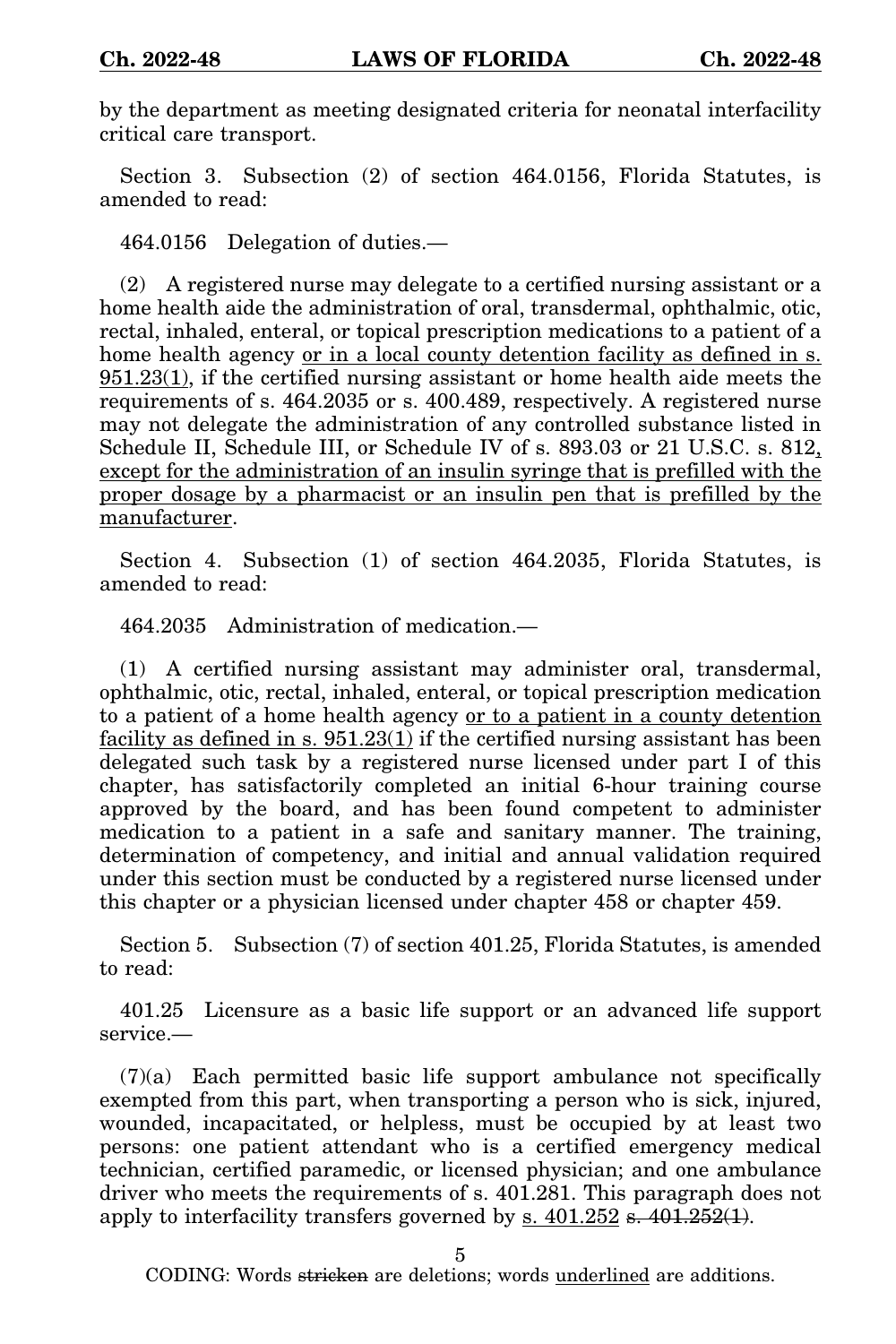(b) Each permitted advanced life support ambulance not specifically exempted from this part, when transporting a person who is sick, injured, wounded, incapacitated, or helpless, must be occupied by at least two persons: one who is a certified paramedic or licensed physician; and one who is a certified emergency medical technician, certified paramedic, or licensed physician who also meets the requirements of s. 401.281 for drivers. The person with the highest medical certifications shall be in charge of patient care. This paragraph does not apply to interfacility transfers governed by  $s$ .  $401.252$  s.  $401.252(1)$ .

Section 6. Subsection (1) of section 401.27, Florida Statutes, is amended to read:

401.27 Personnel; standards and certification.—

(1) Each permitted ambulance not specifically exempted from this part, when transporting a person who is sick, injured, wounded, incapacitated, or helpless, must be occupied by at least two persons, one of whom must be a certified emergency medical technician, certified paramedic, or licensed physician and one of whom must be a driver who meets the requirements for ambulance drivers. This subsection does not apply to interfacility transfers governed by s. 401.252 s. 401.252(1).

Section 7. Section 429.256, Florida Statutes, is amended to read:

429.256 Assistance with self-administration of medication and with other tasks.—

(1) For the purposes of this section, the term:

(a) "Informed consent" means advising the resident, or the resident's surrogate, guardian, or attorney in fact, that an assisted living facility is not required to have a licensed nurse on staff, that the resident may be receiving assistance with self-administration of medication or other tasks from an unlicensed person, and that such assistance, if provided by an unlicensed person, will or will not be overseen by a licensed nurse.

(b) "Unlicensed person" means an individual not currently licensed to practice nursing or medicine who is employed by or under contract to an assisted living facility and who has received training with respect to assisting with the self-administration of medication or other tasks in an assisted living facility as provided under s. 429.52 prior to providing such assistance as described in this section.

(2) Residents who are capable of self-administering their own medications and performing other tasks without assistance shall be encouraged and allowed to do so. However, an unlicensed person may, consistent with a dispensed prescription's label or the package directions of an over-thecounter medication, assist a resident whose condition is medically stable with the self-administration of routine, regularly scheduled medications that are intended to be self-administered. An unlicensed person may also

6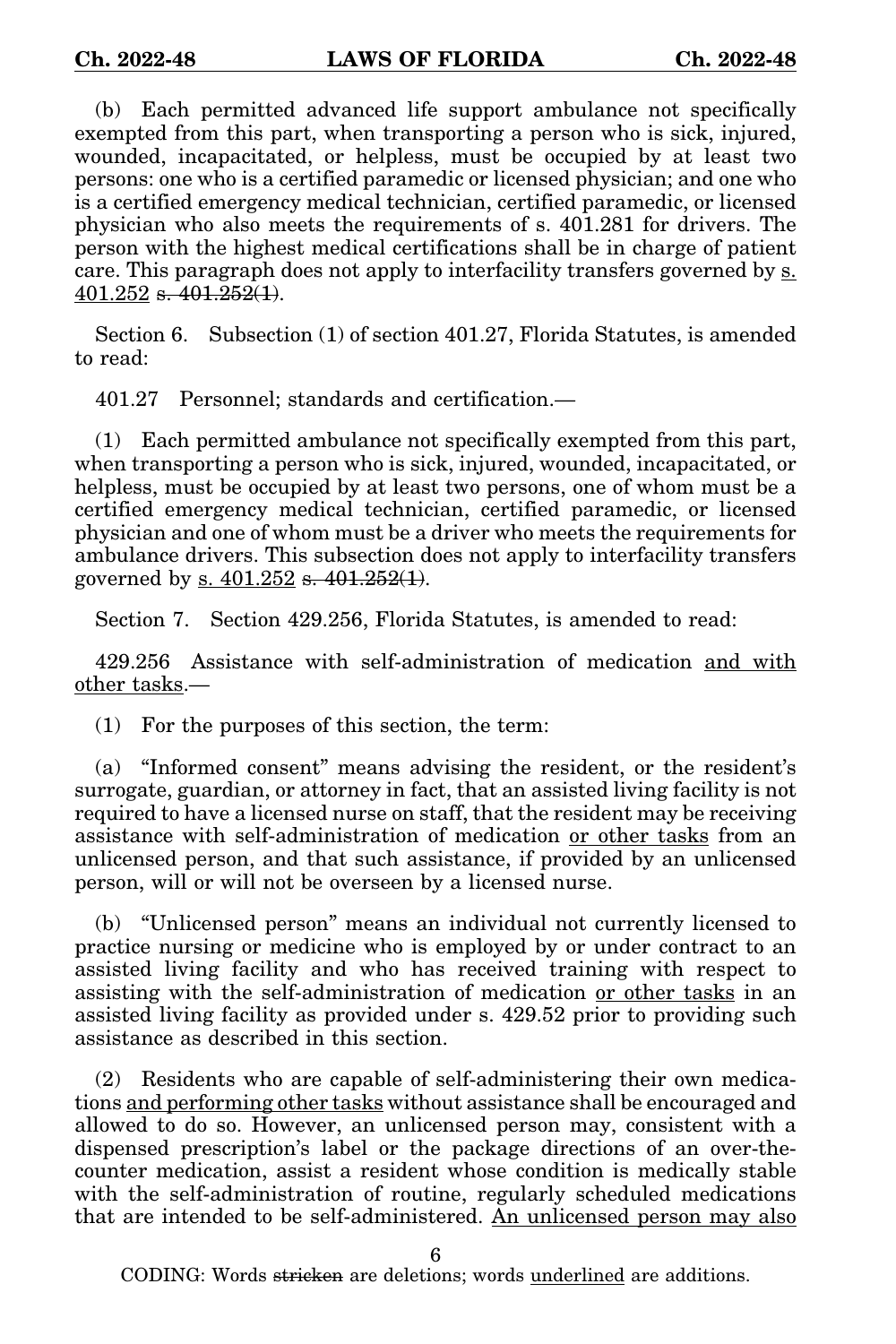provide assistance with other tasks specified in subsection (6). Assistance with self-administration of medication or such other tasks self-medication by an unlicensed person may occur only upon a documented request by, and the written informed consent of, a resident or the resident's surrogate, guardian, or attorney in fact. For the purposes of this section, selfadministered medications include both legend and over-the-counter oral dosage forms, topical dosage forms, transdermal patches, and topical ophthalmic, otic, and nasal dosage forms including solutions, suspensions, sprays, and inhalers.

(3) Assistance with self-administration of medication includes:

(a) Taking the medication, in its previously dispensed, properly labeled container, including an insulin syringe that is prefilled with the proper dosage by a pharmacist and an insulin pen that is prefilled by the manufacturer, from where it is stored, and bringing it to the resident. For purposes of this paragraph, an insulin syringe that is prefilled with the proper dosage by a pharmacist and an insulin pen that is prefilled by the manufacturer are considered medications in previously dispensed, properly labeled containers.

(b) In the presence of the resident, confirming that the medication is intended for that resident, orally advising the resident of the medication name and dosage, opening the container, removing a prescribed amount of medication from the container, and closing the container. The resident may sign a written waiver to opt out of being orally advised of the medication name and dosage. The waiver must identify all of the medications intended for the resident, including names and dosages of such medications, and must immediately be updated each time the resident's medications or dosages change.

(c) Placing an oral dosage in the resident's hand or placing the dosage in another container and helping the resident by lifting the container to his or her mouth.

(d) Applying topical medications.

(e) Returning the medication container to proper storage.

(f) Keeping a record of when a resident receives assistance with selfadministration under this section.

(g) Assisting with the use of a nebulizer, including removing the cap of a nebulizer, opening the unit dose of nebulizer solution, and pouring the prescribed premeasured dose of medication into the dispensing cup of the nebulizer.

(h) Using a glucometer to perform blood-glucose level checks.

(i) Assisting with putting on and taking off antiembolism stockings.

7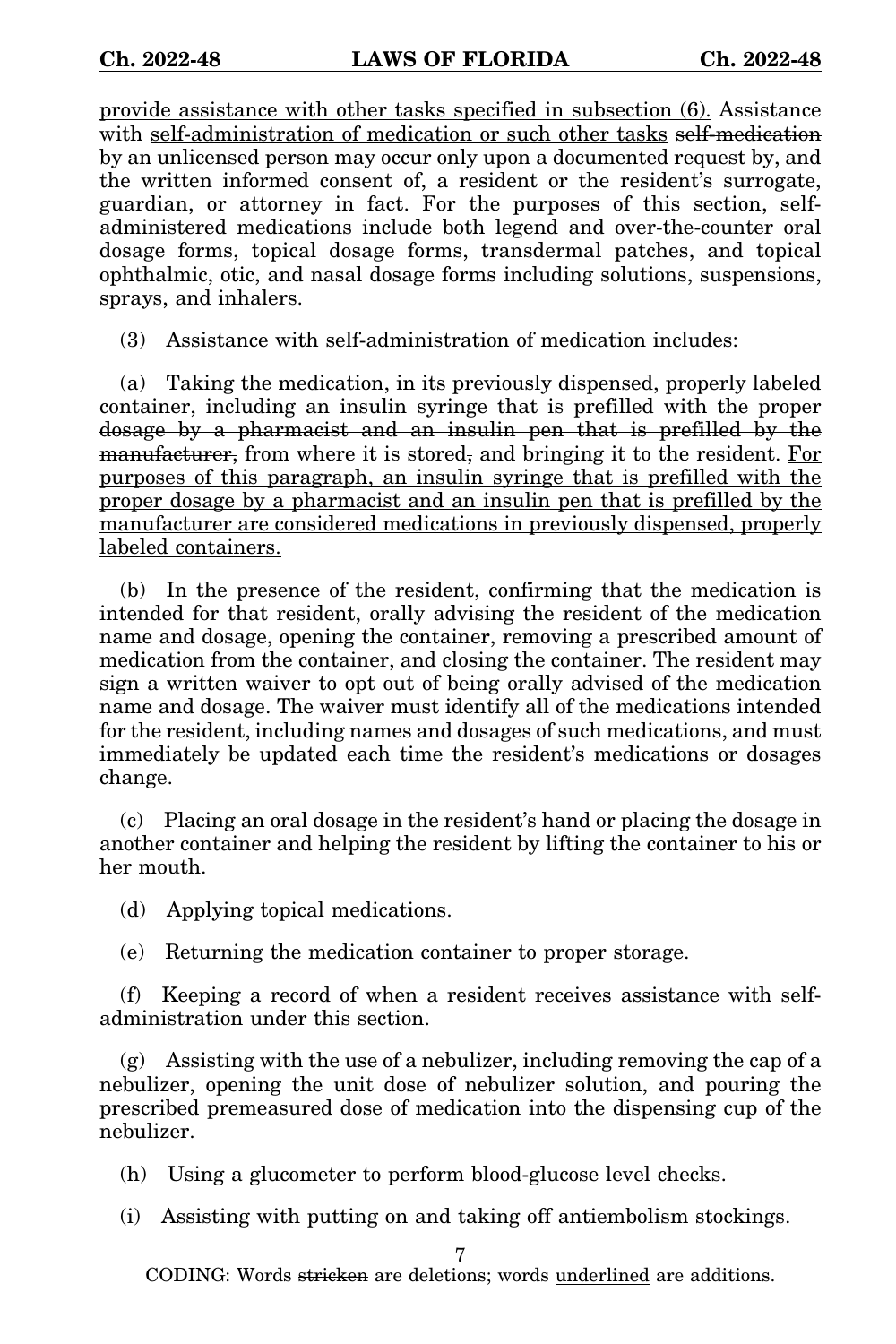(j) Assisting with applying and removing an oxygen cannula but not with titrating the prescribed oxygen settings.

(k) Assisting with the use of a continuous positive airway pressure device but not with titrating the prescribed setting of the device.

(l) Assisting with measuring vital signs.

(m) Assisting with colostomy bags.

(4) Assistance with self-administration of medication does not include:

(a) Mixing, compounding, converting, or calculating medication doses, except for measuring a prescribed amount of liquid medication or breaking a scored tablet or crushing a tablet as prescribed.

(b) The preparation of syringes for injection or the administration of medications by any injectable route.

(c) Administration of medications by way of a tube inserted in a cavity of the body.

(d) Administration of parenteral preparations.

(e) The use of irrigations or debriding agents used in the treatment of a skin condition.

(f) Assisting with rectal, urethral, or vaginal preparations.

(g) Assisting with medications ordered by the physician or health care professional with prescriptive authority to be given "as needed," unless the order is written with specific parameters that preclude independent judgment on the part of the unlicensed person, and the resident requesting the medication is aware of his or her need for the medication and understands the purpose for taking the medication.

(h) Medications for which the time of administration, the amount, the strength of dosage, the method of administration, or the reason for administration requires judgment or discretion on the part of the unlicensed person.

(5) Assistance with the self-administration of medication by an unlicensed person as described in this section shall not be considered administration as defined in s. 465.003.

(6) Assistance with other tasks includes:

(a) Assisting with the use of a glucometer to perform blood-glucose level checks.

(b) Assisting with putting on and taking off antiembolism stockings.

8